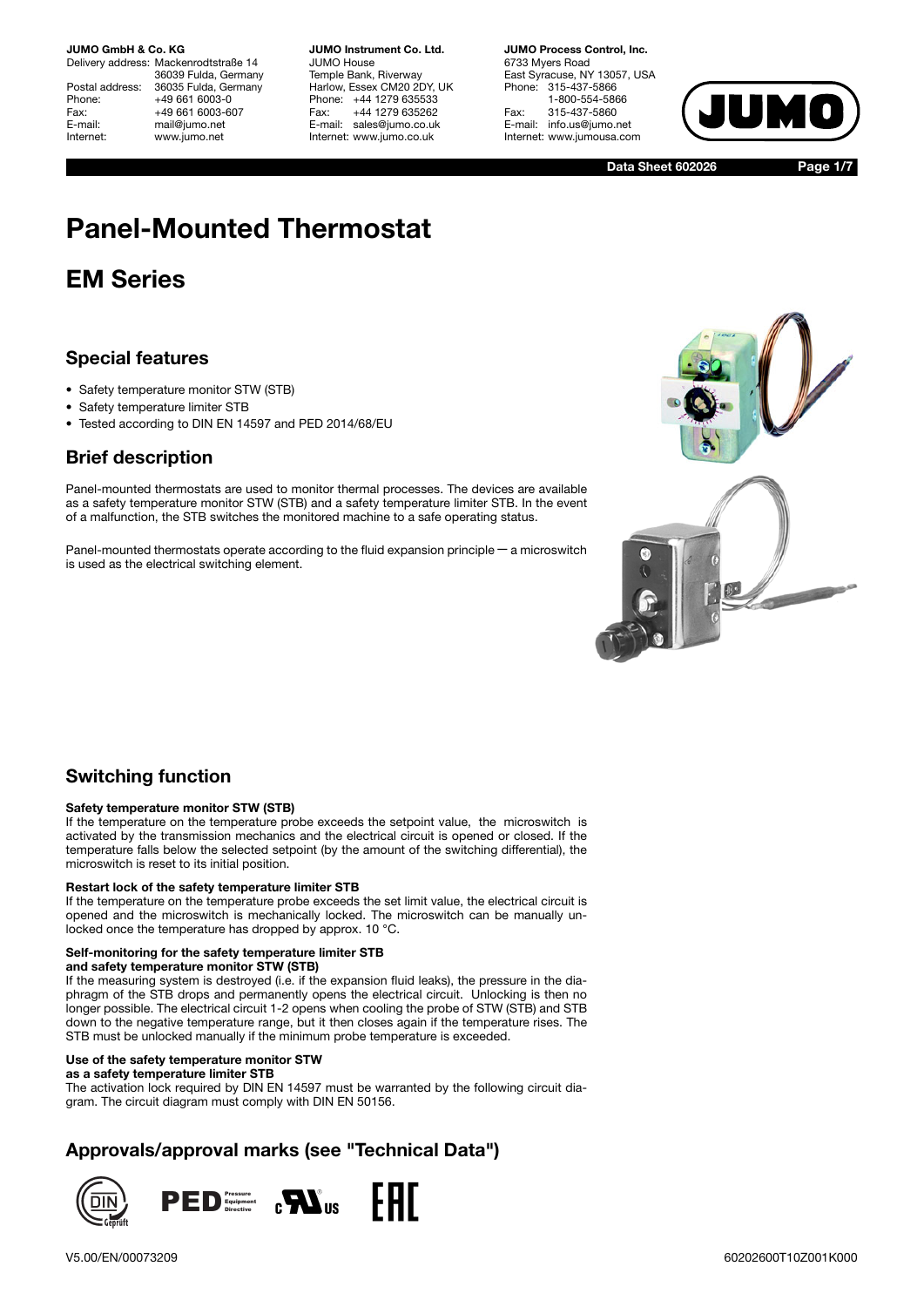Delivery address: Mackenrodtstraße 14 36039 Fulda, Germany Postal address: 36035 Fulda, Germany<br>Phone: +49 661 6003-0 Phone: +49 661 6003-0<br>
Fax: +49 661 6003-6<br>
E-mail: mail@jumo.net +49 661 6003-607 E-mail: mail@jumo.net<br>Internet: www.iumo.net www.jumo.net

**JUMO Instrument Co. Ltd.** JUMO House Temple Bank, Riverway Harlow, Essex CM20 2DY, UK Phone: +44 1279 635533 Fax: +44 1279 635262 E-mail: sales@jumo.co.uk Internet: www.jumo.co.uk

**JUMO Process Control, Inc.** 6733 Myers Road East Syracuse, NY 13057, USA Phone: 315-437-5866 1-800-554-5866 Fax: 315-437-5860 E-mail: info.us@jumo.net Internet: www.jumousa.com



**Data Sheet 602026 Page 2/7**

# **Technical data**

## **General information**

## **Limit value range, limit value range setting, and temperature probe**

| <b>Type</b> | Limit value range<br>Limit value setting<br>°C                                                 | Limit value tolerance<br>Max. allowable<br>probe temperature<br>°C |          | Probe length, dimen-<br>sion "L"<br>for probe $Ø$ "d"= 6 mm<br>mm |  |
|-------------|------------------------------------------------------------------------------------------------|--------------------------------------------------------------------|----------|-------------------------------------------------------------------|--|
| EM-20-E     | $+40$ to $+110$                                                                                | $+135$                                                             | $+0/-9$  | 72                                                                |  |
|             | $+100$ to $+150$                                                                               | $+173$                                                             | $+0/-8$  | 85                                                                |  |
|             | $+110$ to $+170$                                                                               | $+195$                                                             | $+0/-9$  | 72                                                                |  |
|             | $+180$ to $+250$                                                                               | $+288$                                                             | $+0/-13$ | 60                                                                |  |
|             | $+230$ to $+300$                                                                               | $+345$                                                             | $+0/-14$ | 60                                                                |  |
|             | Limit value setting done<br>prior to mounting with a<br>screwdriver at the limit<br>value knob |                                                                    |          |                                                                   |  |
| EM-30-E     | Optional limit value<br>$+20$ to $+300$<br>Permanently factory-set                             | Limit value<br>$+15%$                                              |          |                                                                   |  |
| EM-80       | Optional limit value<br>$+60$ to $+180$<br>Permanently factory-set                             | Limit value<br>$+15%$                                              | $+0/-5$  | 84                                                                |  |

### **Capillary and temperature probe**

| <b>Type</b>                             | Scale limit value               | Capillary                                             | Temperature probe                                              | <b>Notes</b>            |
|-----------------------------------------|---------------------------------|-------------------------------------------------------|----------------------------------------------------------------|-------------------------|
| $EM-$ .                                 | Up to 200 $°C$                  | Copper (Cu)<br>$\sigma$ 1.5 mm<br>Material no. Cu-DHP | Copper (Cu)<br>Material No. Cu-DHP<br>Hard soldered            | - -                     |
|                                         | Up to 300 $^{\circ}$ C          | Copper (Cu)<br>$\sigma$ 1.5 mm<br>Material no. Cu-DHP | Stainless steel (CrNi)<br>Material No. 1.4571<br>Hard soldered |                         |
|                                         | Up to 300 $^{\circ}$ C          | Stainless steel (CrNi)<br>$\varphi$ 1.5 mm            | Stainless steel (CrNi)<br>Material no. 1.4571<br>welded        | Available at extra cost |
| Capillary length                        | Standard: 1000 mm, max. 5000 mm |                                                       |                                                                |                         |
| Min. bending radius of the<br>capillary | $5 \text{ mm}$                  |                                                       |                                                                |                         |

## **Electrical data**

| <b>Switching element:</b><br>Single-pole snap-action<br>switch | Type EM-20-E<br>Type EM-30-E                                                                                           | Type EM-80<br>Standard                                                  | Type EM-80<br>with extra code "574"                                               |  |
|----------------------------------------------------------------|------------------------------------------------------------------------------------------------------------------------|-------------------------------------------------------------------------|-----------------------------------------------------------------------------------|--|
|                                                                | Microswitch with changeover con-<br>tact                                                                               | Microswitch with N/C contact and<br>restart lock                        | Microswitch with N/C contact, re-<br>start lock, and additional signal<br>contact |  |
| Max. switching capacity                                        | Type                                                                                                                   | N/C contact, terminal 2                                                 | N/O contact, terminal 4                                                           |  |
|                                                                | EM-20-E<br>AC 230 V +10 %.<br>10 (2) A, $\cos \varphi = 1$ (0.6)<br>EM-30-E<br>DC 230 V +10 %, 0.25A<br><b>EM-80/U</b> |                                                                         | AC 230 V + 10 %.<br>2 (0.4) A, $\cos \varphi = 1$ (0.6)<br>DC 230 V +10 %, 0.25A  |  |
|                                                                | EM-80                                                                                                                  |                                                                         |                                                                                   |  |
| Extra code "574"                                               |                                                                                                                        | Microswitch with gold plating, AC / DC 24 V, 0.1 A                      |                                                                                   |  |
| Contact reliability                                            |                                                                                                                        | To ensure a high switching reliability, we recommend a minimum load of: |                                                                                   |  |
|                                                                | For silver contacts:<br>$AC / DC = 24 V, 20 mA$                                                                        | For gold-plated contacts (extra code "702"):<br>$AC / DC = 10 V. 5 mA$  |                                                                                   |  |
| Rating surge voltage                                           | 1500 V (via the switching contacts 400 V)                                                                              |                                                                         |                                                                                   |  |
| Overvoltage category                                           |                                                                                                                        |                                                                         |                                                                                   |  |
| Required fuse rating                                           | See max. switching capacity                                                                                            |                                                                         |                                                                                   |  |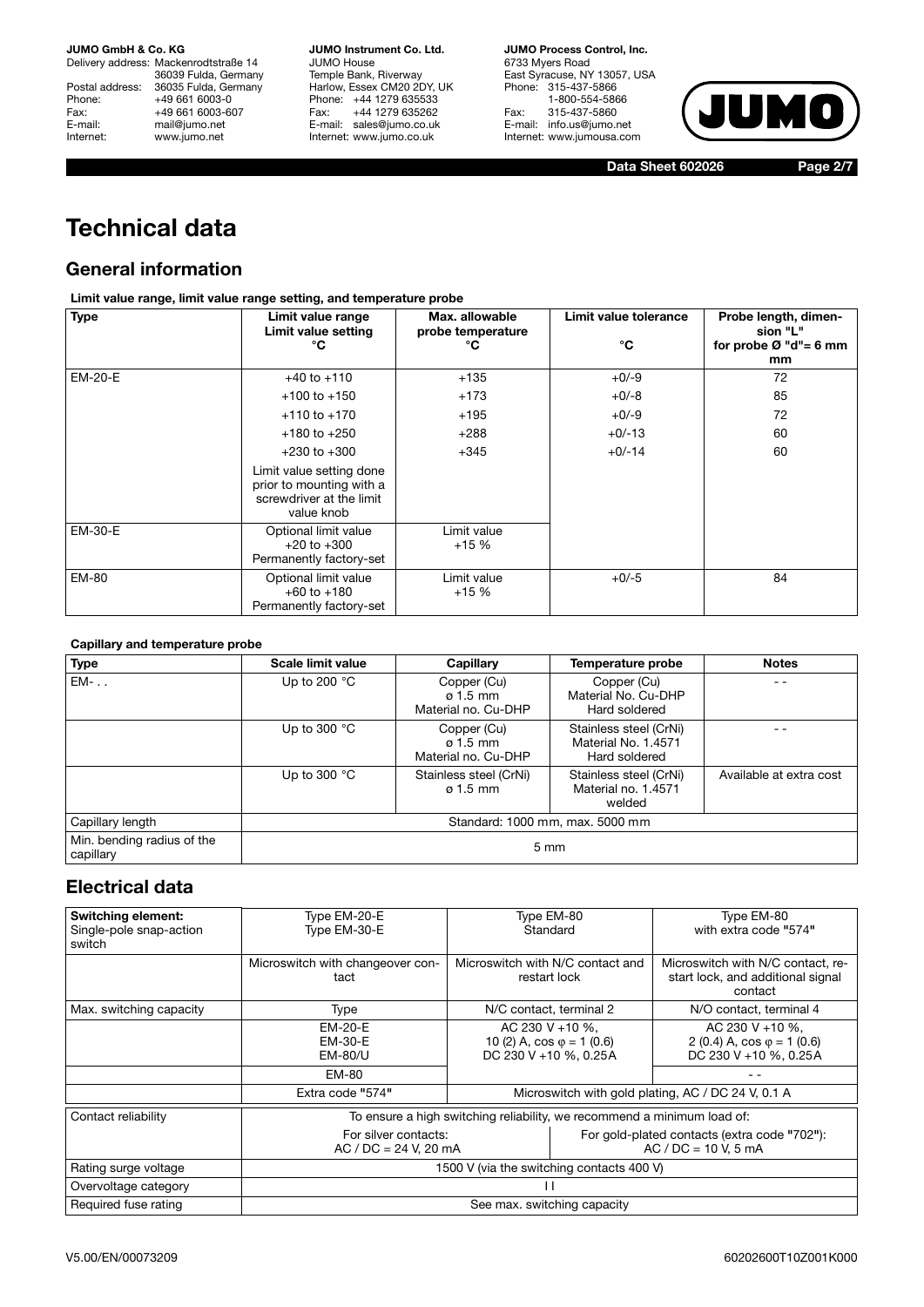Delivery address: Mackenrodtstraße 14 36039 Fulda, Germany Postal address: 36035 Fulda, Germany Phone: +49 661 6003-0<br>
Fax: +49 661 6003-6<br>
E-mail: mail@jumo.net +49 661 6003-607 E-mail: mail@jumo.net<br>Internet: www.iumo.net www.jumo.net

**JUMO Instrument Co. Ltd.** JUMO House Temple Bank, Riverway Harlow, Essex CM20 2DY, UK Phone: +44 1279 635533 Fax: +44 1279 635262 E-mail: sales@jumo.co.uk Internet: www.jumo.co.uk

**JUMO Process Control, Inc.** 6733 Myers Road East Syracuse, NY 13057, USA Phone: 315-437-5866 1-800-554-5866 Fax: 315-437-5860 E-mail: info.us@jumo.net Internet: www.jumousa.com



**Data Sheet 602026 Page 3/7**

| Electrical connection                                                                 | Standard                                                                                                                                                                                                                                                                                                                                      | Tab connector A 6.3 x 0.8 DIN 46244                   |                                                                                                                                    |                                  |  |
|---------------------------------------------------------------------------------------|-----------------------------------------------------------------------------------------------------------------------------------------------------------------------------------------------------------------------------------------------------------------------------------------------------------------------------------------------|-------------------------------------------------------|------------------------------------------------------------------------------------------------------------------------------------|----------------------------------|--|
|                                                                                       | Extra code 699                                                                                                                                                                                                                                                                                                                                |                                                       | Screw connection up to 2.5 mm <sup>2</sup> conductor cross section (available at<br>extra cost) - also suitable for retrofitting - |                                  |  |
| Switching differential in %                                                           | Switching function                                                                                                                                                                                                                                                                                                                            | Rated value                                           |                                                                                                                                    | Possible actual value            |  |
| from the limit value range                                                            | STW (STB)                                                                                                                                                                                                                                                                                                                                     |                                                       | 7                                                                                                                                  | $7 - 8$                          |  |
| Mid ambient temperature<br>influence                                                  | (In % from the scale range) referring to the limit value.<br>Deviation of the ambient temperature at the switching head and/or capillary from the +22 °C calibration ambi-<br>ent temperature produces a switching head offset.<br>Higher ambient temperature $=$ lower switching point<br>Lower ambient temperature = higher switching point |                                                       |                                                                                                                                    |                                  |  |
|                                                                                       | $< +200 °C$                                                                                                                                                                                                                                                                                                                                   | For temperatures with scale limit value / limit value |                                                                                                                                    | $\ge$ +200 °C $\le$ +350 °C      |  |
| STW (STB)                                                                             | Switching differential in %                                                                                                                                                                                                                                                                                                                   |                                                       |                                                                                                                                    |                                  |  |
|                                                                                       | $\overline{7}$                                                                                                                                                                                                                                                                                                                                |                                                       | $\overline{7}$                                                                                                                     |                                  |  |
|                                                                                       | Ambient temperature influence on the switching head in %/°C                                                                                                                                                                                                                                                                                   |                                                       |                                                                                                                                    |                                  |  |
|                                                                                       | 0.43                                                                                                                                                                                                                                                                                                                                          |                                                       |                                                                                                                                    | 0.35                             |  |
|                                                                                       | Ambient temperature influence on the capillary in %/m                                                                                                                                                                                                                                                                                         |                                                       |                                                                                                                                    |                                  |  |
|                                                                                       | $0.09 \cdot {}^{\circ}C \cdot m$                                                                                                                                                                                                                                                                                                              |                                                       |                                                                                                                                    | $0.07 \cdot {}^{\circ}C \cdot m$ |  |
| <b>STB</b>                                                                            | Ambient temperature influence on the switching head: 0.35 °C/°C                                                                                                                                                                                                                                                                               |                                                       |                                                                                                                                    |                                  |  |
|                                                                                       | Ambient temperature influence on the capillary in °C/m 0.07 °C/°C·m                                                                                                                                                                                                                                                                           |                                                       |                                                                                                                                    |                                  |  |
| Temperature compensation                                                              |                                                                                                                                                                                                                                                                                                                                               | Extra code "707"                                      |                                                                                                                                    |                                  |  |
|                                                                                       | For detailed information please refer to the graphical diagram on page 5.                                                                                                                                                                                                                                                                     |                                                       |                                                                                                                                    |                                  |  |
| Allowable storage tempera-<br>ture                                                    | -50 to +50 $^{\circ}$ C                                                                                                                                                                                                                                                                                                                       |                                                       |                                                                                                                                    |                                  |  |
| Allowable ambient tempera-<br>ture when in use on the<br>switching head and capillary | See nameplate                                                                                                                                                                                                                                                                                                                                 |                                                       |                                                                                                                                    |                                  |  |
| Rated position (NL)                                                                   |                                                                                                                                                                                                                                                                                                                                               | Any                                                   |                                                                                                                                    |                                  |  |
|                                                                                       |                                                                                                                                                                                                                                                                                                                                               |                                                       |                                                                                                                                    |                                  |  |

## **Switching head**

| Case material   | Sheet steel, galvanized                                                                    |
|-----------------|--------------------------------------------------------------------------------------------|
| Mounting        | Extra code 704 with 2 M4 screws, spaced 28 mm                                              |
|                 | Extra code 705 with 2 M3 screws, spaced 33 mm                                              |
|                 | Extra code 706 with 2 M3 screws, spaced 22 mm (standard for EM-20-E and EM-30-E)           |
|                 | Extra code 710, central mounting M10 x 1 with acorn nut (only for STB, standard for EM-80) |
| Protection type | EN 60 529-IP 00                                                                            |
| Weight          | Approx. 0.3 kg                                                                             |

#### **Process connection**<sup>a</sup>

| <b>EM</b> series             | Plain cylindrical probe "10" (standard)                                                                                                  |                                                       |  |
|------------------------------|------------------------------------------------------------------------------------------------------------------------------------------|-------------------------------------------------------|--|
| with capillary               | <b>Screw-in protection tube "20" (upon request)</b>                                                                                      |                                                       |  |
|                              | Screw-in sleeve with screw-in spigot G 1/2 form A according to DIN 3852/2<br>and clamping piece with fixing screw for securing the probe |                                                       |  |
| Material                     | <b>Protection tube</b>                                                                                                                   | Up to +150 °C CuZn as a standard<br>Over +150 °C CrNi |  |
| Insertion length S           | Standard lengths: 100, 120, 150, 200, or 300 mm (different lengths upon request)                                                         |                                                       |  |
| Immersion tube $\varnothing$ | $D = 8$ mm                                                                                                                               |                                                       |  |

a For different process connections and thermowells refer to data sheet 606710.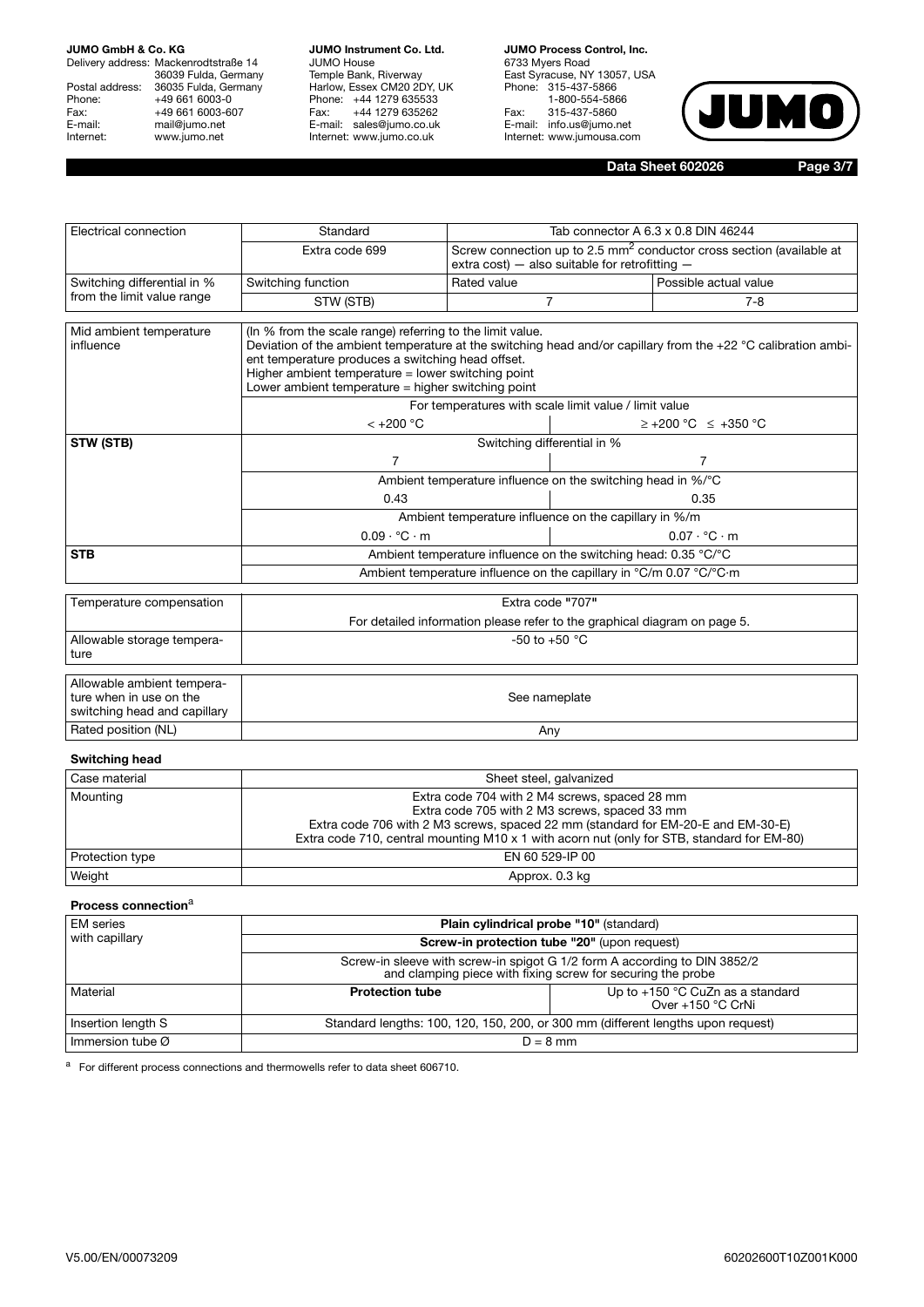Delivery address: Mackenrodtstraße 14 36039 Fulda, Germany Postal address: 36035 Fulda, Germany<br>Phone: +49 661 6003-0 Phone: +49 661 6003-0<br>Fax: +49 661 6003-60 Fax: +49 661 6003-607<br>E-mail: mail@jumo.net E-mail: mail@jumo.net<br>
Internet: www.iumo.net www.jumo.net

**JUMO Instrument Co. Ltd.** JUMO House Temple Bank, Riverway Harlow, Essex CM20 2DY, UK Phone: +44 1279 635533<br>Fax: +44 1279 635262 +44 1279 635262 E-mail: sales@jumo.co.uk Internet: www.jumo.co.uk

**JUMO Process Control, Inc.** 6733 Myers Road East Syracuse, NY 13057, USA Phone: 315-437-5866 1-800-554-5866 Fax: 315-437-5860 E-mail: info.us@jumo.net Internet: www.jumousa.com



**Data Sheet 602026 Page 4/7**

## **Approvals / approval marks**

| Approval marks   | Testing agency       | Certificates / certification<br>number  | Inspection basics                                                     | Valid for               |
|------------------|----------------------|-----------------------------------------|-----------------------------------------------------------------------|-------------------------|
| <b>DIN</b>       | DIN CERTCO / TÜV Süd | <b>STB 782</b>                          | <b>DIN EN 14597</b>                                                   | EM-80                   |
|                  |                      | STW (STB) 775 S                         |                                                                       | EM-20-E, EM-30-E        |
| <b>DIN</b>       | TÜV Süd              | $B_{10d} = 250.000^a$                   | DIN EN ISO 13849-1                                                    | EM-20-E, EM-30-E, EM-80 |
| <b>PED</b>       | TÜV Süd              | Z-IS-TAF-MUC-18-06-<br>2652099-07102504 | 2014/68/EU                                                            | EM-20-E, EM-30-E, EM-80 |
| UL               | UL                   | E66358                                  | UL 873, CSA-C22.2 No. 24                                              | EM-80                   |
|                  |                      | MH45736                                 | UL 353, CSA-C22.2 No. 24                                              | <b>EM-80</b>            |
| EAC <sup>b</sup> | Gost Norm AG         | TC RU C-DE.AB98.B.00348                 | Technical rules of the customs<br>union Russia/Belarus/<br>Kazakhstan | $EM$ -                  |

<sup>a</sup> For further details see: Safety manual JUMO EM 602021, 602026.

**b** Russian documentation upon request.

# **Connection diagrams**





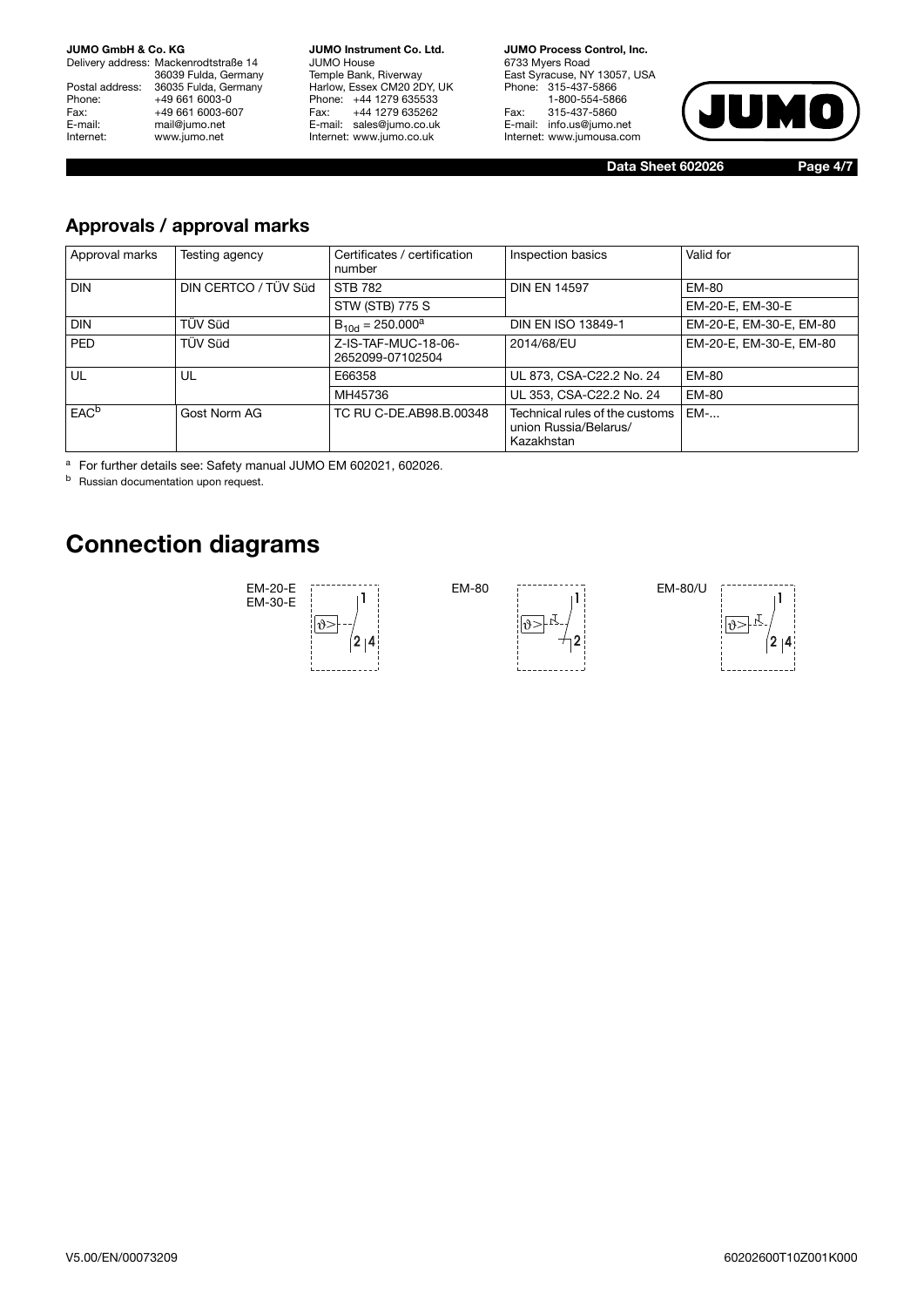Internet: www.jumo.net

Delivery address: Mackenrodtstraße 14 36039 Fulda, Germany Postal address: 36035 Fulda, Germany<br>Phone: +49 661 6003-0 Phone: +49 661 6003-0<br>Fax: +49 661 6003-6 Fax: +49 661 6003-607<br>E-mail: mail@iumo.net mail@jumo.net

**JUMO Instrument Co. Ltd.** JUMO House Temple Bank, Riverway Harlow, Essex CM20 2DY, UK Phone: +44 1279 635533<br>Fax: +44 1279 635262 +44 1279 635262 E-mail: sales@jumo.co.uk Internet: www.jumo.co.uk

**JUMO Process Control, Inc.** 6733 Myers Road East Syracuse, NY 13057, USA Phone: 315-437-5866 1-800-554-5866 Fax: 315-437-5860 E-mail: info.us@jumo.net Internet: www.jumousa.com



**Data Sheet 602026 Page 5/7**

# **Dimensions**



#### **Temperature compensation (TK)** (707)

If changes occur to the switching head temperature in relation to the calibration ambient temperature (= 22 °C), a switching point deviation occurs. For highly fluctuating ambient temperatures, we recommend the use of thermostats with temperature compensation (extra code 707)

**EM-.. "without" temperature compensation** (707) Switching point deviation depends on the ambient temperature at the switching head taking the probe temperature into account.



**EM-../TK "with" temperature compensation** (707) Switching point deviation depends on the ambient temperature at the switching head taking the probe temperature into account.

The temperature influence on the capillary is not yet taken into account and can result in an additional error of approx. 0.07 °C°C/°C·m.

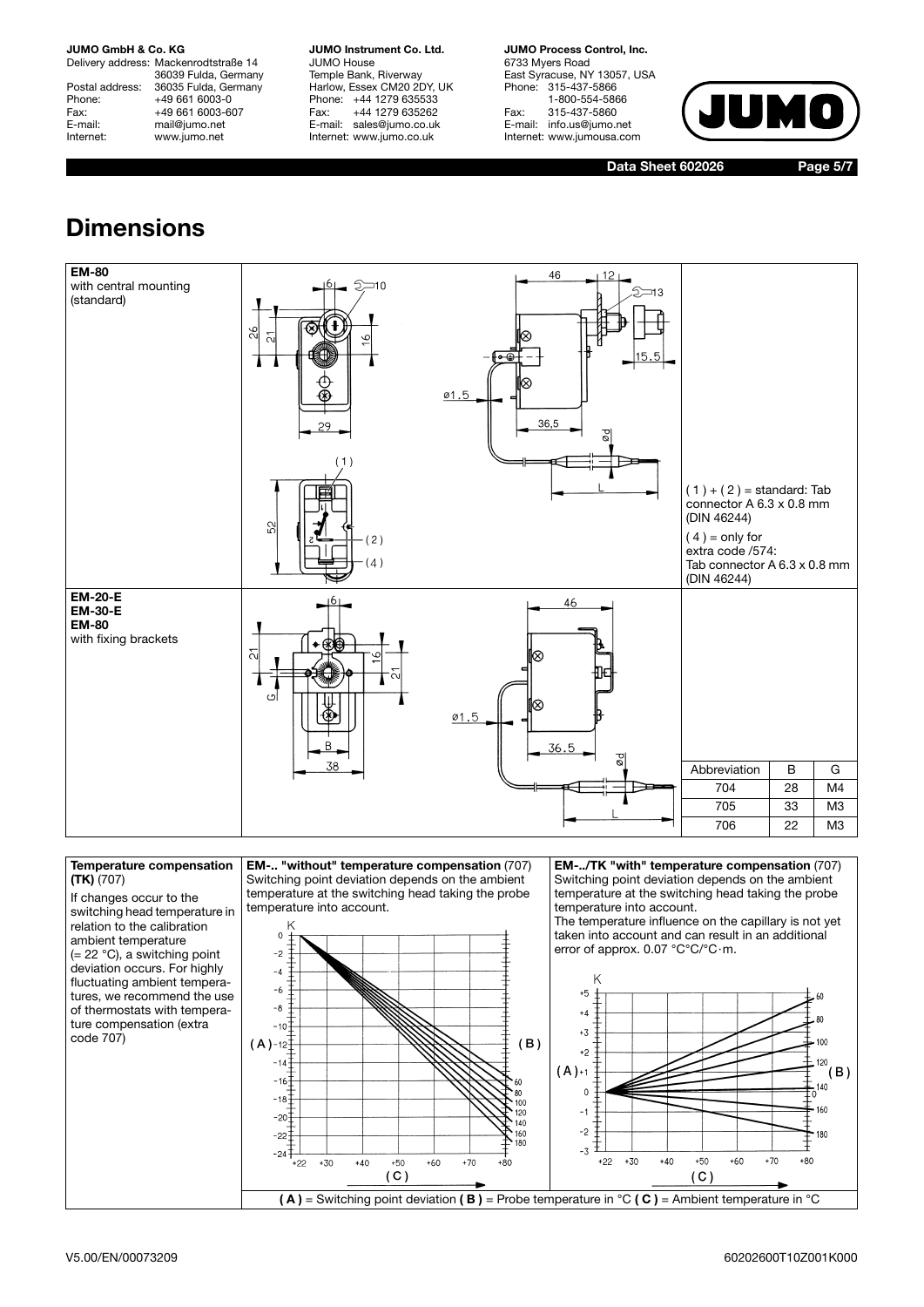Delivery address: Mackenrodtstraße 14 36039 Fulda, Germany Postal address: 36035 Fulda, Germany Phone: +49 661 6003-0<br>Fax: +49 661 6003-60 Fax: +49 661 6003-607<br>E-mail: mail@jumo.net E-mail: mail@jumo.net<br>
Internet: www.iumo.net www.jumo.net

**JUMO Instrument Co. Ltd.** JUMO House Temple Bank, Riverway Harlow, Essex CM20 2DY, UK Phone: +44 1279 635533<br>Fax: +44 1279 635262 +44 1279 635262 E-mail: sales@jumo.co.uk Internet: www.jumo.co.uk

**JUMO Process Control, Inc.** 6733 Myers Road East Syracuse, NY 13057, USA Phone: 315-437-5866 1-800-554-5866 Fax: 315-437-5860 E-mail: info.us@jumo.net Internet: www.jumousa.com



**Data Sheet 602026 Page 6/7**

## **Stock versions**

| Part no. | Type  | Limit value °C | Capillary mm | <b>Process connection</b>  | Probe Ø x length mm |
|----------|-------|----------------|--------------|----------------------------|---------------------|
| 60000775 | EM-80 | $+110$         | 1000         | Plain cylindrical probe 10 | $6x - 84$           |
| 60000753 | EM-80 | $+95$          |              |                            |                     |

(Delivery within 3 working days after receipt of order)

## **Order details**

## **EM series as STW (STB) and STB**

|            |     | VI SENES AS STIVI (STD) ANU STD                                                  |
|------------|-----|----------------------------------------------------------------------------------|
| Order code | (1) | <b>Basic type</b>                                                                |
| 602026     |     | Panel-mounted thermostat, EM series                                              |
|            |     |                                                                                  |
|            | (2) | <b>Basic type extensions</b>                                                     |
| 20         |     | Safety temperature monitor (STW), limit value adjustable <sup>a</sup><br>EM-20-E |
| 30         |     | Safety temperature monitor (STW), limit value permanently set<br>EM-30-E         |
| 80         |     | EM-80<br>Safety temperature limiter (STB), limit value permanently set           |
|            | (3) | Limit value ranges for EM-20-E STW (STB)                                         |
| 000        |     | For permanently set limit value (EM-30-E and EM-80)                              |
| 055        |     | +40 to +110 $^{\circ}$ C                                                         |
| 506        |     | +100 to +150 $^{\circ}$ C                                                        |
| 508        |     | +110 to +170 $^{\circ}$ C                                                        |
| 575        |     | +180 to +250 $^{\circ}$ C                                                        |
| 606        |     | +230 to +300 $^{\circ}$ C                                                        |
|            | (4) | Permanently set limit values for EM-30-E and EM-80                               |
| 000        |     | For adjustable limit value range                                                 |
|            |     | Specified in °C                                                                  |
|            | (5) | <b>Capillary length</b>                                                          |
| 1000       |     | 1000 mm                                                                          |
| 2000       |     | 2000 mm                                                                          |
| 3000       |     | 3000 mm                                                                          |
| 4000       |     | 4000 mm                                                                          |
| 5000       |     | 5000 mm                                                                          |
|            |     | (Special length, specified in mm, min. 500 mm, max. 5000 mm)                     |
|            | (6) | <b>Capillary material</b>                                                        |
| 40         |     | (Copper)<br>Cu                                                                   |
| 20         |     | CrNi<br>(Stainless steel)                                                        |
|            | (7) | <b>Process connection</b>                                                        |
| 10         |     | Plain cylindrical probe                                                          |
| 20         |     | Screw-in rotection tube                                                          |
|            |     |                                                                                  |
|            | (8) | Thread of process connection                                                     |
| 00         |     | Without thread (process connection "10")                                         |
| 13         |     | External thread G 1/2                                                            |